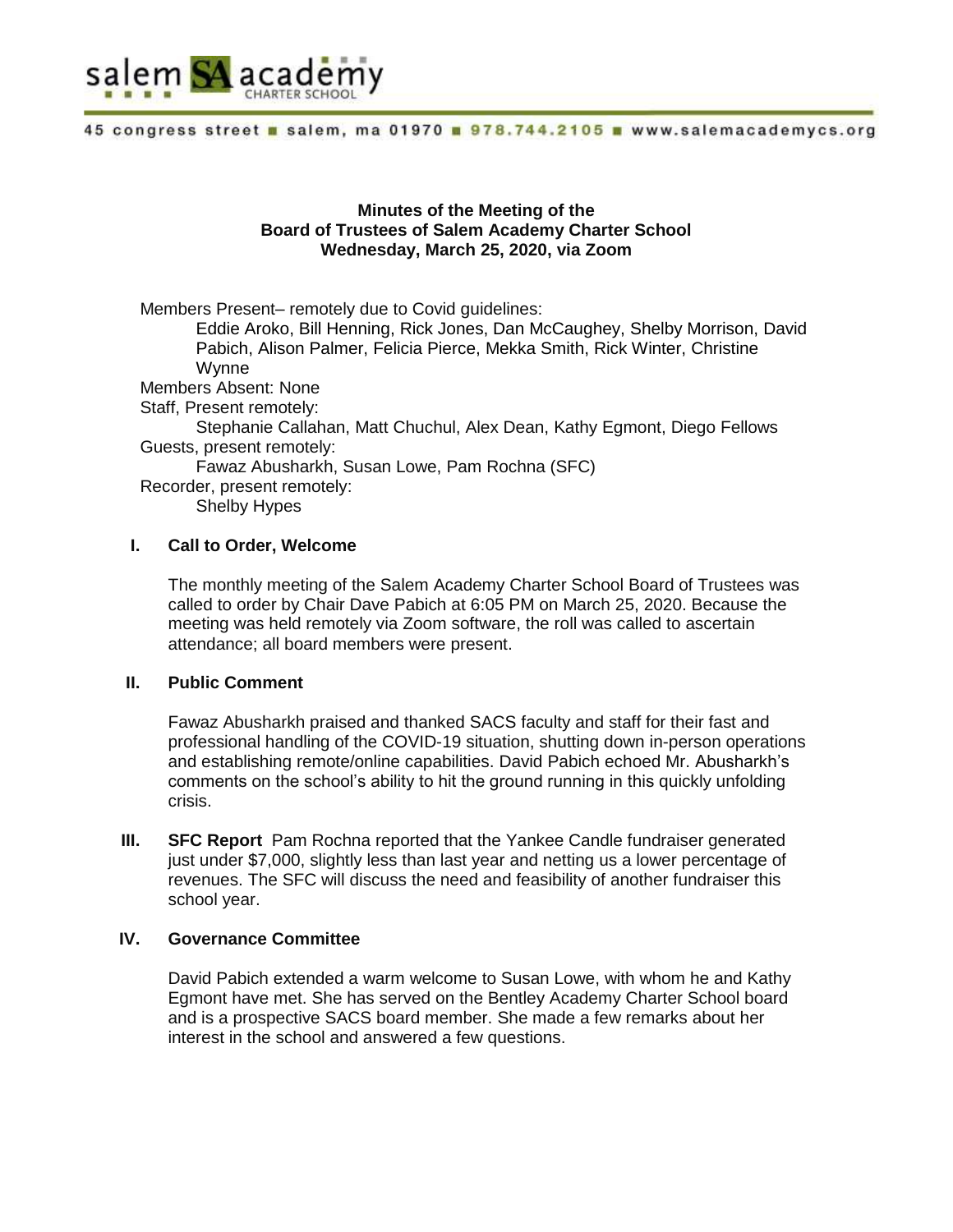

# **V. Minutes of the Meeting of February 26, 2020**

Mekka Smith presented the minutes of the February 26, 2020, meeting. Bill Henning moved to accept them without modification, seconded by Rick Winter. The minutes were accepted unanimously via a roll call vote.

# **VI. Update on Response to COVID-19 Situation**

#### **A. Head of School Report**

Stephanie Callahan reviewed how quickly the need to suspend classes developed and complimented the faculty and staff for springing into action immediately. She also commended the Board for having made the decision to provide 1:1 chromebooks for students and in place for more than five years.

In short, we have the technology for online learning in place and our students are proficient in how to use it. Week 1 focused on launching remote operations, ensuring students had Chromebooks assigned to them, and communicating clearly, with translation as needed. Everything is now on the website; both the Lower and Upper Schools have sites that launch daily at 8:30 AM.

We are trying to strike a balance between structure/consistency and flexibility, as some students are also working full or part time. As the shut-down continues, we will have to reassess and revaluate student work and our own programming. We continue to reinforce our cultural connections, e.g., upcoming virtual talent show and spirit week. Student Service Team is focusing on identifying any medical, social/emotional needs.

The Board had several questions. David Pabich asked if we would need additional help for students facing problems outside of school. This will be addressed as required. Rick Jones asked if there were any issues concerning food scarcity or internet connectivity. We are working with Salem High School on food distribution, and we are addressing technology issues as they arise. In response to Mekka Smith's query about the faculty's ability to keep up with this new reality, Stephanie and Matt indicated that this does pose difficulties, especially with new family responsibilities of children at home, but constant communication and team meetings help. We appreciate that everyone is giving it their best efforts.

Felicia Pierce reported that the North Shore CDC is actively reaching out to families in need and can provide guidance re applying for unemployment. Kathy Egmont said we are talking to every family about food, rent and other issues. Both SACS and the NSCDS provide translation services.

Regarding counseling and emotional support, the student body has been divided into 10-student groups; we are doing "lunch bunches" viz Zoom, and counselors are in touch with students as needed.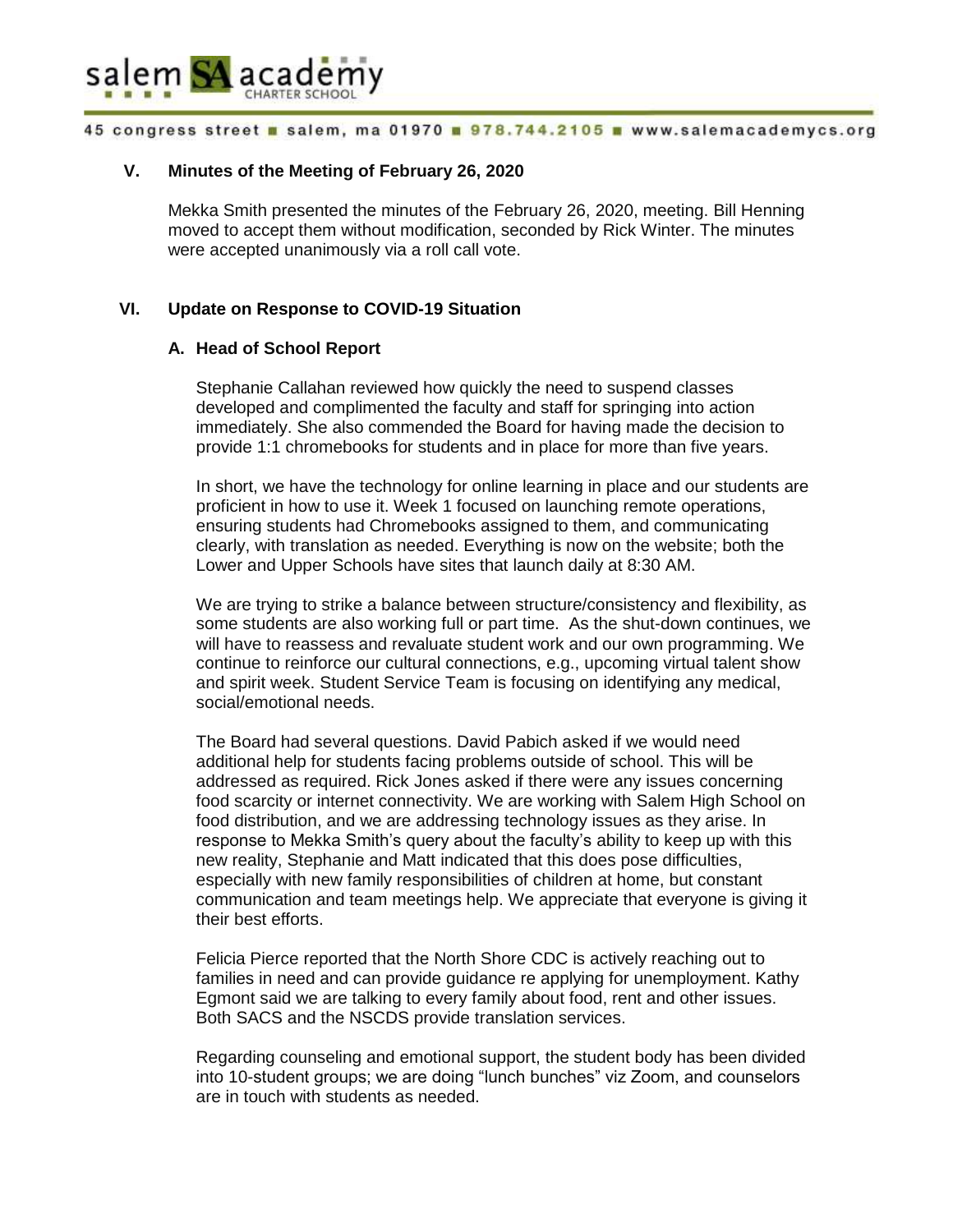

Stephanie also reported on academic affairs. AP tests are proceeding with shorter, online tests. We have hired an AP Environmental Sciences teacher and have listed vacancies for next year. We are working on how the COVID-19 crisis will affect grading and how to proceed both this semester and next fall.

We are awaiting state guidelines, which we think will include a baseline of best practices. Independently, we are prioritizing benchmarks to be taught by the end of the school year, identifying material that can be taught in other ways, postponed or eliminated. We are working with teachers on the net impact on courses, grades, and GPA's. We see this as an opportunity to review and explore both course content and how it is presented, e.g., new interdisciplinary options.

# **B. Development Committee Report**

Although the March  $20<sup>th</sup>$  gala had to be cancelled, Christine Wynne reported that we have incurred minimal expenses and no sponsors or ticket holders have requested refunds to date. We have received approximately \$15,000 and are hoping sponsors' will shift their financial support to our annual fund. We will also consider a smaller iteration of this event in the future to honor our service learning partners.

The conversation shifted to ways to support the community, e.g., housing for health care providers and people needing to self-quarantine. Felicia Pierce indicated that the CDC is addressing this. Kathy Egmont proposed the establishment of an Emergency Response Fund using donations to the Foundation and distributing it directly to families in need. We hope that we could raise enough to help with food and gas cards. Felicia Pierce moved to use \$1,500 for such a fund, seconded by Christine Wynne. The motion passed unanimously via a roll call vote. We will also explore FaceBook advertising to parents, supporters, and others to raise additional funds.

# **C. Executive Director Report**

Kathy Egmont expressed her appreciation for the support she and the school have received as we learn how to operate remotely. She applauded the faculty and staff for an exemplary job. Not only did we do it, we did it right, through teamwork, a holistic approach and recognition that how everyone is feeling about this transition matters.

During the past month, we held our annual enrollment lottery. This year, we are communicating by email and one-on-one phone calls to answer all questions. This, along with the fact that all enrollment information forms must now be completed online, will slow the enrollment process.

The building is now closed, having been repeatedly cleaned and sanitized in recent weeks. Custodial staff will be paid through July.

Lastly, all filings and reports are up to date.